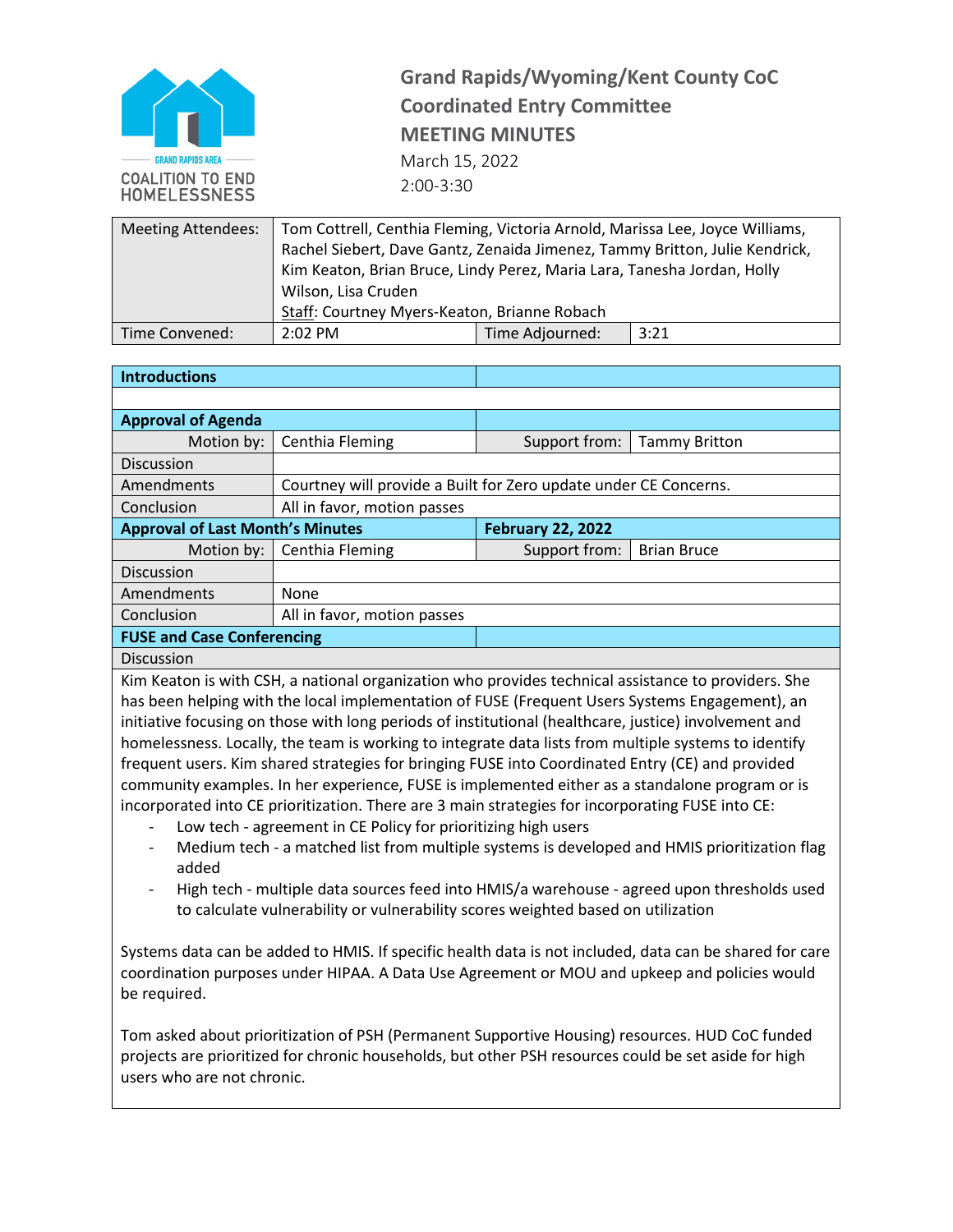

**Grand Rapids/Wyoming/Kent County CoC Coordinated Entry Committee MEETING MINUTES** March 15, 2022 2:00-3:30

Courtney noted that this ties into the Built for Zero (BFZ) update. The group met today, and one area of discussion was the VI-SPDAT and its' futility. She thinks there is an opportunity to discuss prioritization criteria used in the community. In the meeting, Angela stated that Community Housing Connect (CHC) could be used as an assessment portal, prior to system-wide implementation of the tool. Courtney, HAP staff, and Angela plan to meet and discuss the CHC assessment. Following conversations, a proposed assessment tool for singles can be shared and the process can be discussed by this committee.

Case conferencing was also discussed at the BFZ meeting and Angela affirmed that the process recommended by BFZ is similar to the case conferencing processes for families and veterans. Courtney thinks once a process is developed for BFZ, it could be implemented quickly. She is unsure if language around case conferencing should be added to the CE Policy, but this can be discussed. The hope is to have chronic and youth case conferencing up and running soon. Conversation around additional case conferencing logistics. Highlights:

- Tom suggested that conversations around desired data points begin soon, if not already happening, to help ensure processes are in place to collect desired data.
- An overview of the case conferencing process can be shared for those who are unfamiliar.
- Brian thinks case conferencing would need to be prioritized given the large initial need.
- Outreach does not necessarily do case conferencing, but there could be connection in the future.
- In order to participate in case conferencing, agencies would need to be on the QSOBAA.
- DV provider involvement with case conferencing is connected to conversations at Family Functional Zero (FF0) around what is needed to align DV agencies and CE process.
- Courtney thinks case conferencing can start while the community addresses issues identified in prioritization policies.
- A future CE Committee responsibility could be an annual review of prioritization policies to ensure they are flexible and dynamic and reflective of issues in the community.

Next steps: Case conferencing processes for FF0 and the proposed chronic/ BFZ process can be shared with the group for review. The committee can then discuss what is needed to implement case conferencing for chronic households as well as integration of FUSE in processes.

| <b>Action Items</b>                                                                         |  | Person Responsible | Deadline       |
|---------------------------------------------------------------------------------------------|--|--------------------|----------------|
| Review and discuss CHC assessment tool and process                                          |  | All                | Future meeting |
| Share FF0 and proposed BFZ case conferencing processes                                      |  | CoC staff          |                |
| Discuss next steps for implementing chronic case                                            |  | All                | Future meeting |
| conferencing and integration of FUSE under processes.                                       |  |                    |                |
| <b>Coordinated Entry Redesign Update</b>                                                    |  |                    |                |
| <b>Discussion</b>                                                                           |  |                    |                |
| At their recent meeting, the small group addressed questions. Courtney shared FAQ responses |  |                    |                |
| developed with Vera (Community Rebuilders) and Blythe (Euzen Connect):                      |  |                    |                |
|                                                                                             |  |                    |                |

- Cost - support for maintenance, administration, and provider incentives will need to be identified. The small group will further clarity on each cost.